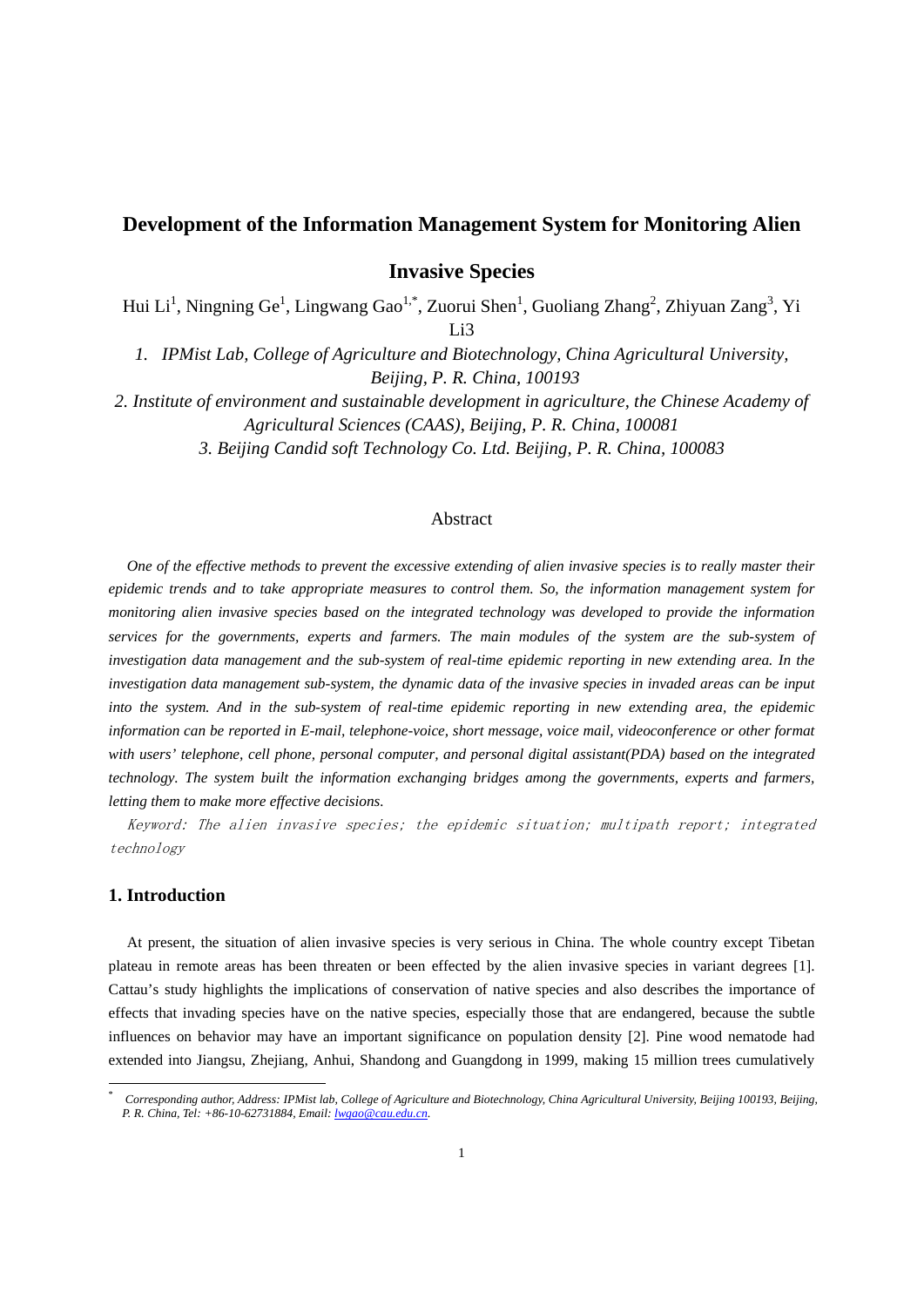die [3].

Till present a lot of research has been done. Darren's research on the interactions between a biological control agent (Cleopus japonicas) and its plant host (Buddleja davidii). It is based on a mess of data, which are precise and reliable and successive three years' data from 2007 to 2009[4]. And some risk assessment models are introduced for preventing alien invasive species. But the reliability of the total risk score clearly depends on the quality of the available data and the experience of the assessor.

The key principle of international environment law is to prevent the risks and harms before the insertion of the alien invasive species [4]. The exact investigation data will help people put the theoretical principle into the factual effect. And they directly influence the macro decision of the harmful biological control [5].

With the rapid development of the computer and information technology, the agriculture in China gets an opportunity of rapid progress. On the fields of agricultural production and management, computers, as a resource, take a prominent role by its high speed and large storage, retrieval convenience and quick transmission of information [6]. From a Japanese report about the computer's application on the alien invasive species, because of their potentially wide spatial coverage, an integrated information system that presents their epidemic situation needs to be developed [7]. In addition, the integrated technology mixes sensors, computers, and communication devices and unceasingly change the ways of precision agriculture [8].

In this paper, the development of the information management system for monitoring alien invasive species based on the integrated technology was reported. The system can provide information services for the governments, experts and farmers with the data of occurrence and dissemination of the alien species and set an entire set of information interaction in them.

### **2. Designing of the system**

#### **2.1 Environment for the system development**

The system was developed with PHP5.0 based on the Microsoft Windows XP Professional Service Pack 2 on PC with Intel(R) Pentium(R) 4 CPU3.00GHz, 1.25G EMS, and 120G HD. MySQL DBMS was employed to provide the support of the data management in the system. The system can be run on Microsoft Windows 2000/XP/2003 and Linux, etc.

#### **2.2 Structure of the system**

The platform consists of six main parts by now: (1) The sub-system of investigation data management; (2) The sub-system of real-time epidemic reporting in new extending area; (3) The sub-system of monitoring data acquisition and management; (4) The sub-system of expert response based on the internet and telecommunications networks; (5) The sub-system of management system of literature; (6) The sub-system of administration of experts. This passage mainly introduces the first two parts.

#### **2.3 The Sun-system of Investigation Data Management**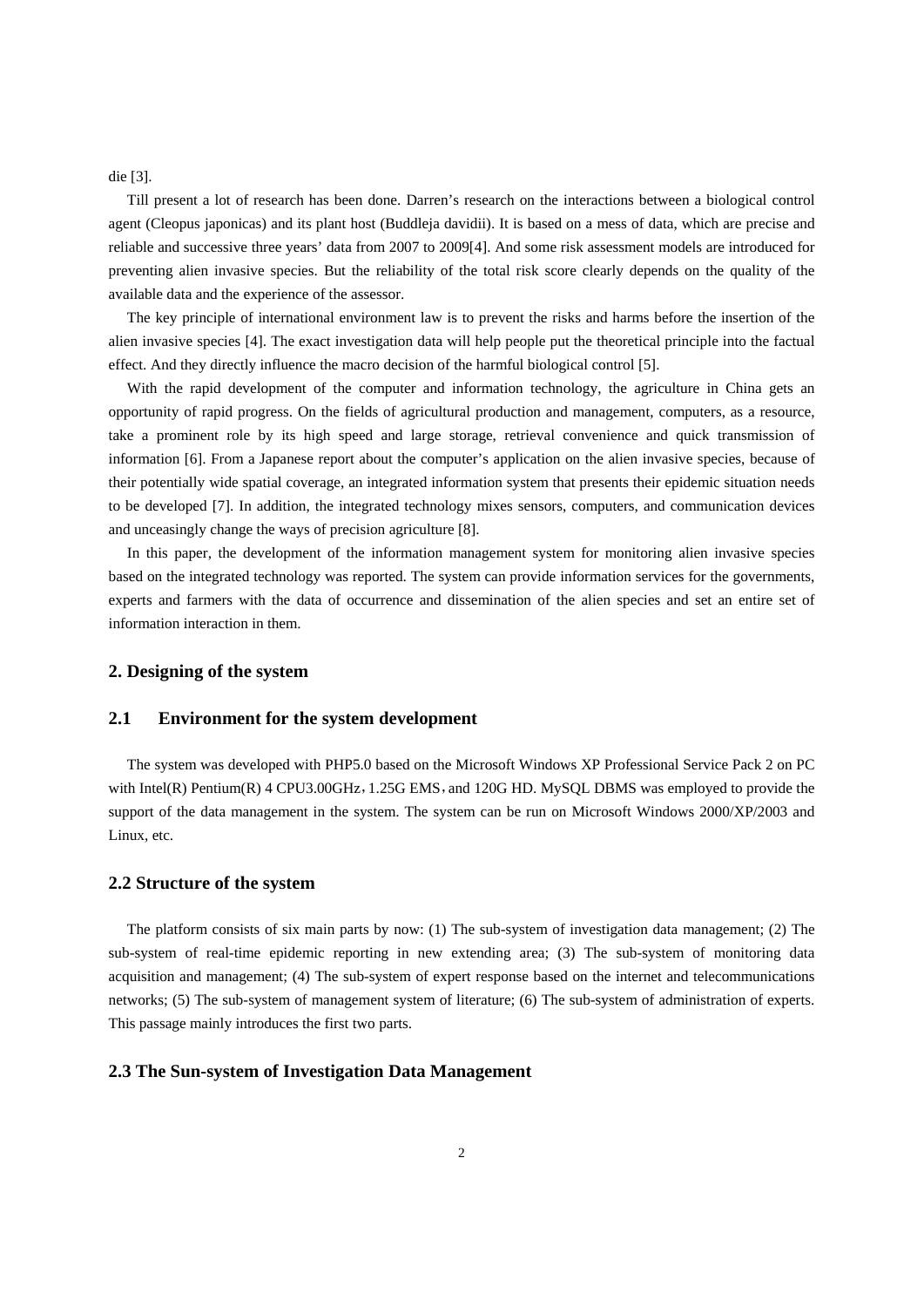In order to meet the need of scientific research and preventive practice, a lot of epidemic data will be put into the multifunctional platform by professional workers in this field. The epidemic data are mainly divided into three parts. The first part includes the natural information (for example, the area in which the alien invasive species has occurred.); the second part are about the agricultural information, including crops and their details; and the last one is the fugacious data-the epidemic information, that is, the occurrence and hazard information of the alien species (Fig. 1). The system provides investigators the access to inputting the data and record the information of them. So, each datum can cast back to a single recorder insuring the reliability and veracity of the data in the system.

In addition, the environmental data (including the air temperature, air humidity, soil temperature, soil humidity, etc.) is recorded with automation recorder and transmitted to database in the system.

#### **2.4 The Sub-system of Real-time Epidemic Reporting in New Extending Area**

When new extending area of the alien invasive species is found, the information can be easily concentrated on the platform by sending short messages, calling phone or using Internet and stored to a stable database in the system. After the reporting information into the platform, the system would send the information to the related departments and experts automatically, and the information would be verified by professionals. If it is confirmed as a piece of valid new epidemic information, the administrative departments, experts, and local departments would hold a consultation meeting to discuss the emergency and develop specific implementation plans. Emergency measures would be started up. The detailed process is as fig2. So this sub-system saves more reporting time from finder to decision maker than paper file reporting. It is quite significant that any person can access to the platform in time no matter who are you and where are you.

| ●調査时间  | ↓选<br>$\checkmark$<br>年 | 黄顶菊生育期 出苗期 v       |          | 行政村    | 东村                                   |
|--------|-------------------------|--------------------|----------|--------|--------------------------------------|
| ■調査人   | $\checkmark$            | 文化程度               |          | 职务/职称  |                                      |
| 工作单位   |                         | 电话                 |          | E sail |                                      |
|        | 发生面积: 0.00              | 其中:                | 农业危害(亩): | 0.00   |                                      |
| 黄頂菊发生  |                         |                    | 林业危害〔亩〕: | 0.00   |                                      |
| 防治情况   |                         | 草地危害(盲):           |          | 0.00   |                                      |
|        |                         |                    | 环滴危害(亩): | 0.00   |                                      |
|        | ·防治面积: 0.00             |                    |          |        |                                      |
| *文业危害  |                         | 菜地 发生面积(亩) 0.00    |          | 苗顶菜语盖度 | $0\%$ SS<br>$\checkmark$             |
|        |                         | 果园 发生面积(亩) 0.00    |          | 黄顶菊覆盖度 | 0%"5%<br>$\checkmark$                |
|        |                         | 玉米 发生面积(亩) 0.00    |          | 黄顶薄覆盖度 | 0%"5%<br>$\checkmark$                |
|        |                         | 積花 发生面积(亩) 0.00    |          | 歯頂帯語曲度 | 0% 5%<br>$\checkmark$                |
|        |                         | 小麦 发生面积(亩) 0.00    |          | 苗顶菊西盖度 | $0\%$ S%<br>$\checkmark$             |
|        |                         | 水稻 发生面积(亩) 0.00    |          | 黄顶菊覆盖度 | $0x$ <sup>8</sup> 5%<br>$\checkmark$ |
|        |                         | 大豆 发生面积(亩) 0.00    |          | 黄顶栗覆盖度 | 0%"5%<br>$\checkmark$                |
|        |                         | 花生 发生面积(亩) 0.00    |          | 黄顶菊覆盖度 | $0x$ Sg<br>$\checkmark$              |
|        |                         | 其它作物 发生面积(亩) 0.00  |          | 第項委託会  | $0x$ Sg<br>$\checkmark$              |
| *林业危害  |                         | 自然林地 发生面积(亩) 0.00  |          | 苗顶菊医盖度 | $0\%$ S%<br>$\checkmark$             |
|        |                         | 人工林地 发生面积(亩) 0.00  |          | 黄顶菊覆盖度 | 0%"S%<br>$\checkmark$                |
| * 互换危害 |                         | 天然草场 发生面积(亩) 0.00  |          | 黄顶菊覆盖度 | 0%"5%<br>$\checkmark$                |
|        |                         | 人工草地 发生面积(亩) 0.00  |          | 黄顶栗斑盘度 | 0X"5%<br>$\checkmark$                |
| ■环境危害  |                         | 河堤 发生面积(亩) 0.00    |          | 黄顶菊覆盖度 | 0%"5%<br>$\checkmark$                |
|        |                         | 沟渠 发生面积(亩) 0.00    |          | 首顶带语音  | $0\%$ S%<br>$\checkmark$             |
|        |                         | 据荒地 发生面积(亩) 0.00   |          | 管顶葉寄盖度 | 0%"S%                                |
|        |                         | 公路绿化带 发生面积(亩) 0.00 |          | 黄顶菊覆盖度 | v<br>0%"S%<br>$\checkmark$           |
|        |                         | 乡村路边 发生面积(亩) 0.00  |          | 黄顶菊覆盖度 | 0%"S%<br>$\checkmark$                |
|        |                         | 农村生活区 发生面积(亩) 0.00 |          | 黄顶栗覆盖度 | 0%"5%<br>$\checkmark$                |
|        |                         |                    |          |        |                                      |
|        |                         | 山坡 发生面积(亩) 0.00    |          | 黄顶菊覆盖度 | 0X 5%<br>$\checkmark$                |



**Fig. 1** The last part- the epidemic information **Fig. 2** The flow chart of epidemic information reporting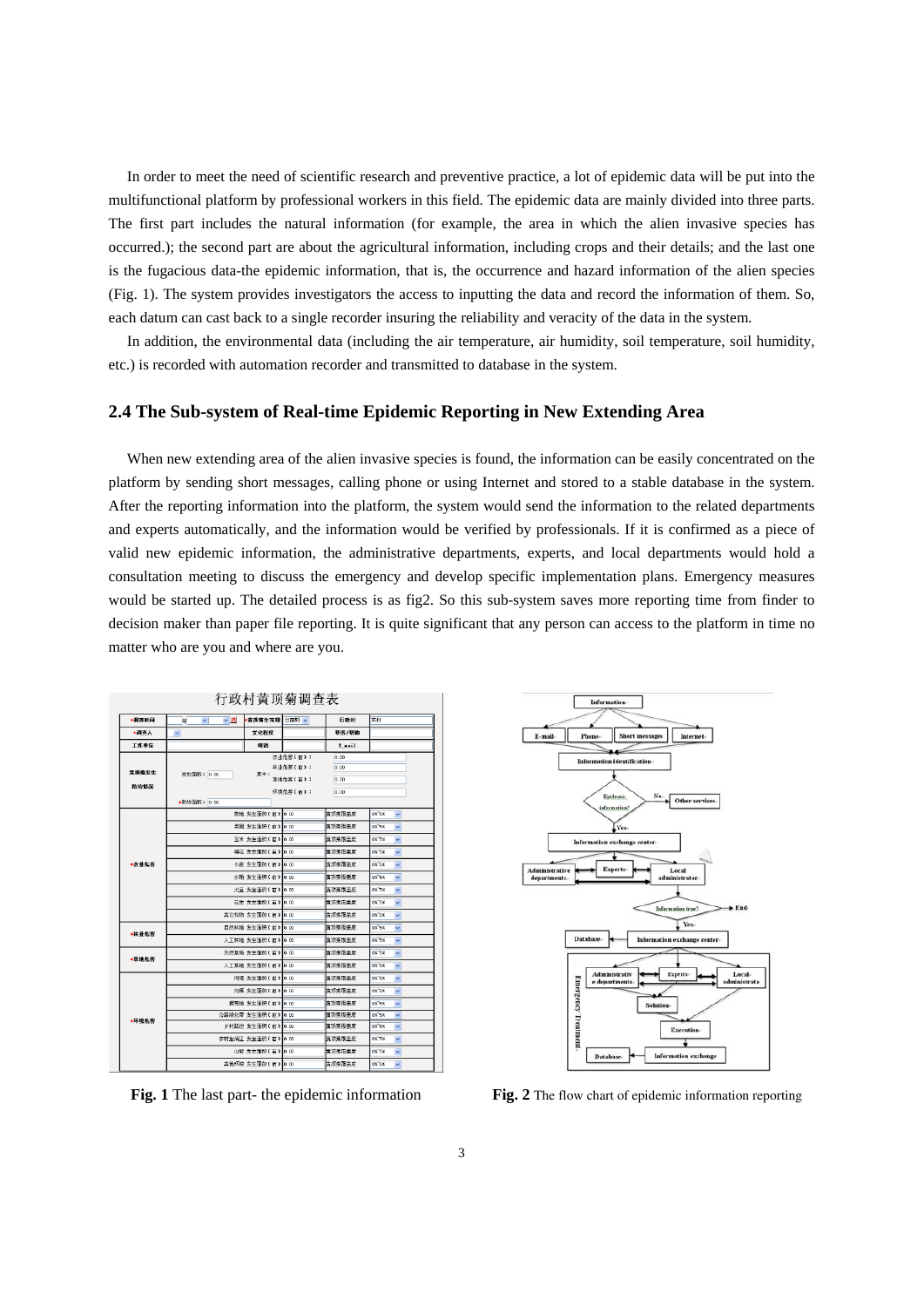#### **3. Discussion**

#### **3.1The Superiority of the Platform**

Till now a lot of researches have largely been referred to plant physiology, plant ecology, biology and some prediction modules including the dynamic population of alien invasive species [9, 10, 11]. But all researches will be based on abundant reliable data. This is also the fetter of promoting recent research. And any ecological systems are often very complicated involving non-linear responses to environmental factors and involving density-dependent processes. And every of the alien invasive species might have wide potential suitable areas in China. For example Flaveria bidentis, a new exotic invasive plant originating from South America [12]. The potential extended areas of it in China, which are estimated by using the CLIMEX software, would contain Guangdong, Guangxi, Yunnan, Hainan, Fujian, Taiwan, Jiangxi, Hunan, Guizhou, Sichuan, Chongqing, Hubei, Anhui, Jiangsu, and Shanghai provinces. Among these, Guangdong, Guangxi, Taiwan, Hainan, Fujian, Yunnan, Sichuan, Guizhou, Chongqing and part of Xizang are at the high risk [13]. But it is obvious that getting dynamic data of the alien invasive species is an enormous, intricate and lengthy project. So the superiority of the platform lies in inputting and saving dynamic information by computer and web.

In addition, the multipath information report in the platform, which integrates the internet, mobile and fixed-line telephone, is very convenient especially for farmers in rural regions to report the extending situation. No matter which is chosen, the extending information can be stored in a database and be timely transmitted to related government departments and experts. This would change the situation that most efficiency information in the rural and remote regions cannot be timely transmitted to related departments. And it also resolves this problem that the alien invasive species, in broad china area, could be hard timely discovered [14] by widening channels of information (mobile, fix-phone and internet) to the related departments and by arousing the broad masses.

And by means of these interactive methods the government departments are able to give some instructive and legal advice to the farmers and experts in this region. Simultaneously experts also can provide some actual preventative measures through their decision-making according to the physiological property of alien species and the natural conditions of this region. This platform becomes an orderly high-speed information cyclic system, which breaks the limitation of geographical space and which simplifies the procedure of the information report.

#### **3.2 The Development of the Platform**

Remote Sensing, Geographical Information System and Global Positioning System (3S) would be introduced into the platform which can make epidemic data richer and more precise. 3S technology has been broadly applied in agricultural data inquiry. For example, the inquiry of slop soil distribution in indifferent slop grades [15].

And even if farmers' and researchers' hard drives have filled up with images, maps and data-filled spreadsheets, we are drowning in information. So we need to accelerate the process from collecting information into making reliable decisions [8]. It is necessary to add a forecasting support system, an identification system and an expert decision-making system to the integrated platform, such as a forecasting decision support system [16], the expert system platform for forecast and prediction of agricultural pests [17], and a management system for rice leaf roller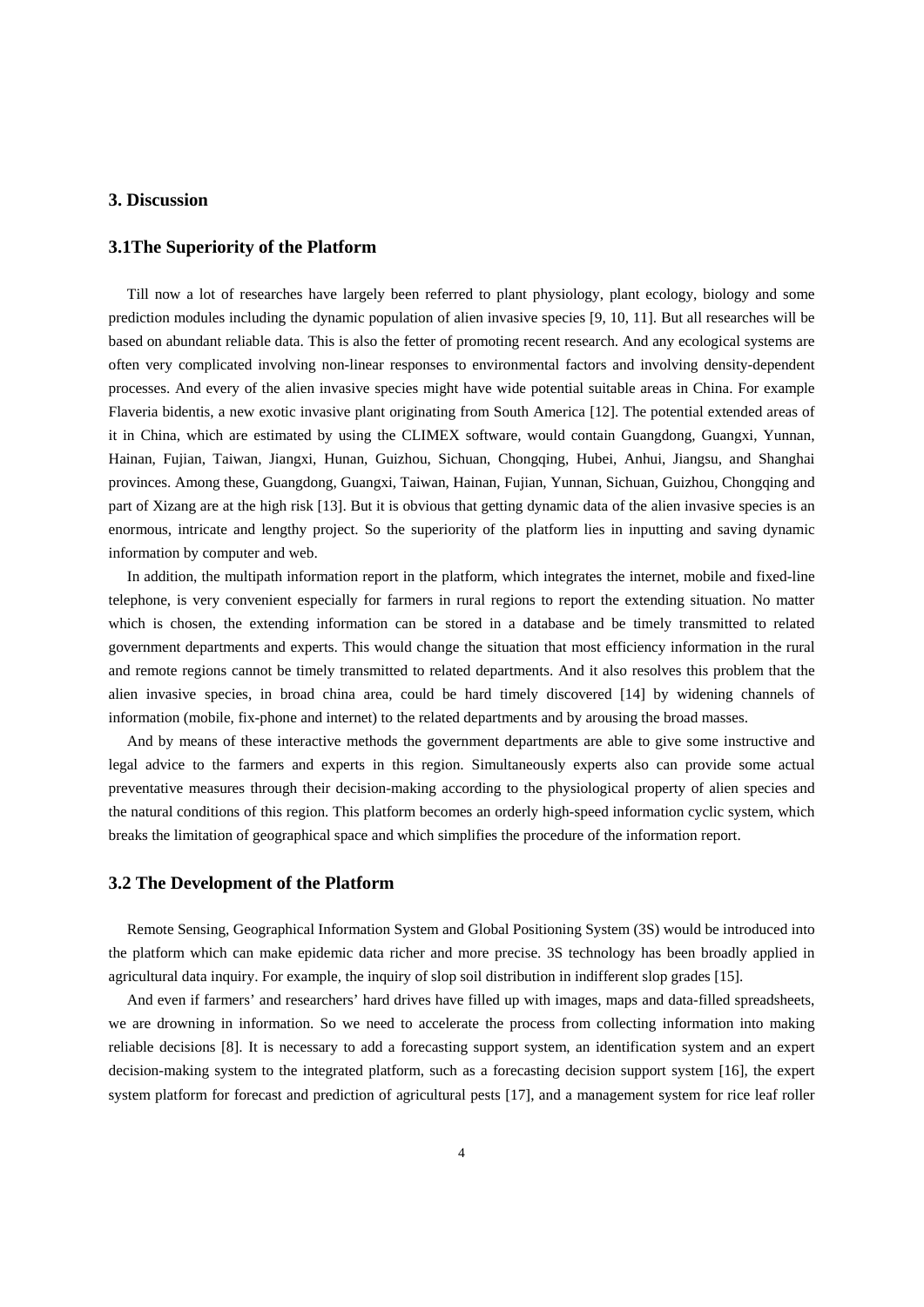#### [18].

If this platform can be associated with the related webs, for example, the national quarantine web and the national agricultural web, it would be more advantageous to government departments, experts, investigators, and formers. More full information, more sagacious decisions.

#### **Acknowledgments.**

This research was supported by Public Welfare Project from Ministry of Agriculture of the People's Republic of China (Grant No: 200803022 and 200803006).

## **Reference**

- [1] Lei Cai, Zhide Yu, Jie Wang, Dehui Wang: Control Alien Invasive Species to Conserve Biodiversity .J. Environmental Protection, (08):27--34(2003)
- [2] Cattau, C. E. Martin, J. Kitchens, W. M.: Effects of an exotic prey species on a native specialist: example of the snail kite .J. Biological Conservation, 143(2):513--520(2010)
- [3] Runzhi Zhang, Dayong Zhang, Wanhui Ye, Weiguo Sang, Dayong Xue, Weimin Li: Research Progress and Prospects of Invasive Alien Species .J. Plant Protection, 30(3):5-9(2004)
- [4] Darren J. Kriticos, Michael S.Watt, Toni M. Withers, Agathe Leriche, Michelle C.Watson: A process-based population dynamics model to explore target and non-target impacts of a biological control agent .J. Ecological Modelling, (220):2035--2050(2009)
- [5] Aifen Xing: Principle of International Law and Its Implementing to Prevent Alien Invasive Species .J. Ecological Economy, (12):26--35 (2006)
- [6] Baohua Qiang: The application prospect of computer-centered information technology on agriculture .J. Computer and Agriculture, (2):1--3(2001)
- [7] Kitamoto, Asanobu,Nakahara, Miri,Washitani, Izumi,Kadoya, Taku, Yasukawa, Masaki, Kitsuregawa, Masaru: Information visualization and organization for participatory monitoring of invasive alien species, In: 20th International Workshop on Database and Expert Systems Applications, pp.345--349.United States, Institute of Electrical and Electronics Engineers Inc., 3 Park Avenue, 17th Floor, New York, (2009)
- [8] Newell R. Kitchen: Emerging technologies for real-time and integrated agriculture decisions .J. Computers and Electronics in Agriculture, 61(1):1--3(2008)
- [9] Bartomeus, I., Vilà, M., Steffan-Dewenter, I.:Combined effects of Impatiens glandulifera invasion and landscape structure on native plant pollination .J. Journal of Ecology, 98 (2): 440--450(2010)
- [10] Smolik, M.G., Dullinger, S., Essl, F., Kleinbauer, I., Leitner, M., Peterseil, J., Stadler, L.M., Vogl, G.: Integrating species distribution models and interacting particle systems to predict the spread of an invasive alien plant .J. Journal of Biogeography, 37 (3): 411--422(2010)
- [11] Stanisci, A., Acosta, A.T.R., Di Iorio, A., Vergalito, M.:Leaf and root trait variability of alien and native species along Adriatic coastal dunes (Italy) .J. Plant Biosystems, 144 (1):47--52(2010)
- [12] Powell, A.M.: Systematics of Flaveria (F1averimae, Asteraceae) .J. Annals of the Missouri Botanical Garden, (65):590--636(1978)
- [13] Yizhen Bai, Xiangfeng Cao, Chen Chen , Baishi Hu , Fengquan Liu: Potential distribution areas of alien invasive plant